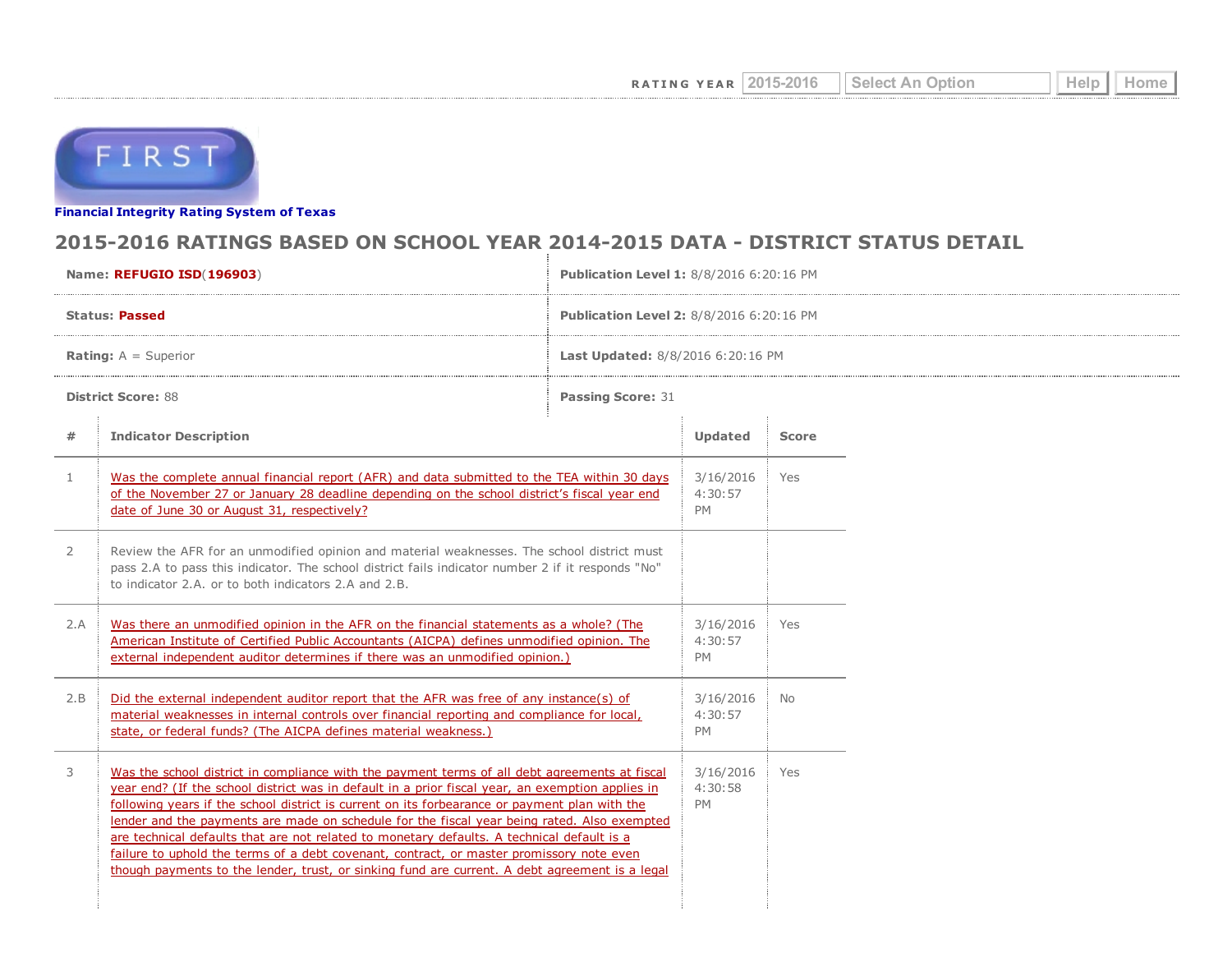|    | agreement between a debtor $($ = person, company, etc. that owes money) and their creditors,<br>which includes a plan for paying back the debt.)                                                                                                                                                                                                                 |                                   |                                   |
|----|------------------------------------------------------------------------------------------------------------------------------------------------------------------------------------------------------------------------------------------------------------------------------------------------------------------------------------------------------------------|-----------------------------------|-----------------------------------|
| 4  | Did the school district make timely payments to the Teachers Retirement System (TRS),<br>Texas Workforce Commission (TWC), Internal Revenue Service (IRS), and other government<br>agencies?                                                                                                                                                                     |                                   | Yes                               |
| 5  | Was the total unrestricted net asset balance (Net of the accretion of interest for capital<br>appreciation bonds) in the governmental activities column in the Statement of Net Assets<br>greater than zero? (If the school district's change of students in membership over 5 years was<br>10 percent or more, then the school district passes this indicator.) | 3/16/2016<br>4:30:58<br><b>PM</b> | Yes                               |
|    |                                                                                                                                                                                                                                                                                                                                                                  |                                   | $\mathbf{1}$<br>Multiplier<br>Sum |
| 6  | Was the number of days of cash on hand and current investments in the general fund for the<br>school district sufficient to cover operating expenditures (excluding facilities acquisition and<br>construction)? (See ranges below.)                                                                                                                             | 8/4/2016<br>1:58:35<br><b>PM</b>  | 10                                |
| 7  | Was the measure of current assets to current liabilities ratio for the school district sufficient<br>to cover short-term debt? (See ranges below.)                                                                                                                                                                                                               | 6/30/2016<br>1:38:43<br><b>PM</b> | 10                                |
| 8  | Was the ratio of long-term liabilities to total assets for the school district sufficient to support<br>long-term solvency? (If the school district's change of students in membership over 5 years<br>was 10 percent or more, then the school district passes this indicator.) (See ranges below.)                                                              | 8/4/2016<br>1:58:35<br>PM         | 10                                |
| 9  | Did the school district's general fund revenues equal or exceed expenditures (excluding<br>facilities acquisition and construction)? If not, was the school district's number of days of cash<br>on hand greater than or equal to 60 days?                                                                                                                       | 8/4/2016<br>1:58:36<br><b>PM</b>  | 10                                |
| 10 | Was the debt service coverage ratio sufficient to meet the required debt service? (See ranges<br>below.)                                                                                                                                                                                                                                                         | 8/4/2016<br>1:58:36<br>PM         | $\mathbf{0}$                      |
| 11 | Was the school district's administrative cost ratio equal to or less than the threshold ratio?<br>(See ranges below.)                                                                                                                                                                                                                                            | 3/16/2016<br>4:31:00<br>PM        | 8                                 |
| 12 | Did the school district not have a 15 percent decline in the students to staff ratio over 3 years<br>(total enrollment to total staff)? (If the student enrollment did not decrease, the school<br>district will automatically pass this indicator.)                                                                                                             | 3/16/2016<br>4:31:01<br>PM        | 10                                |
| 13 | Did the comparison of Public Education Information Management System (PEIMS) data to like<br>information in the school district's AFR result in a total variance of less than 3 percent of all<br>expenditures by function?                                                                                                                                      | 3/16/2016<br>4:31:01<br>PM        | 10                                |